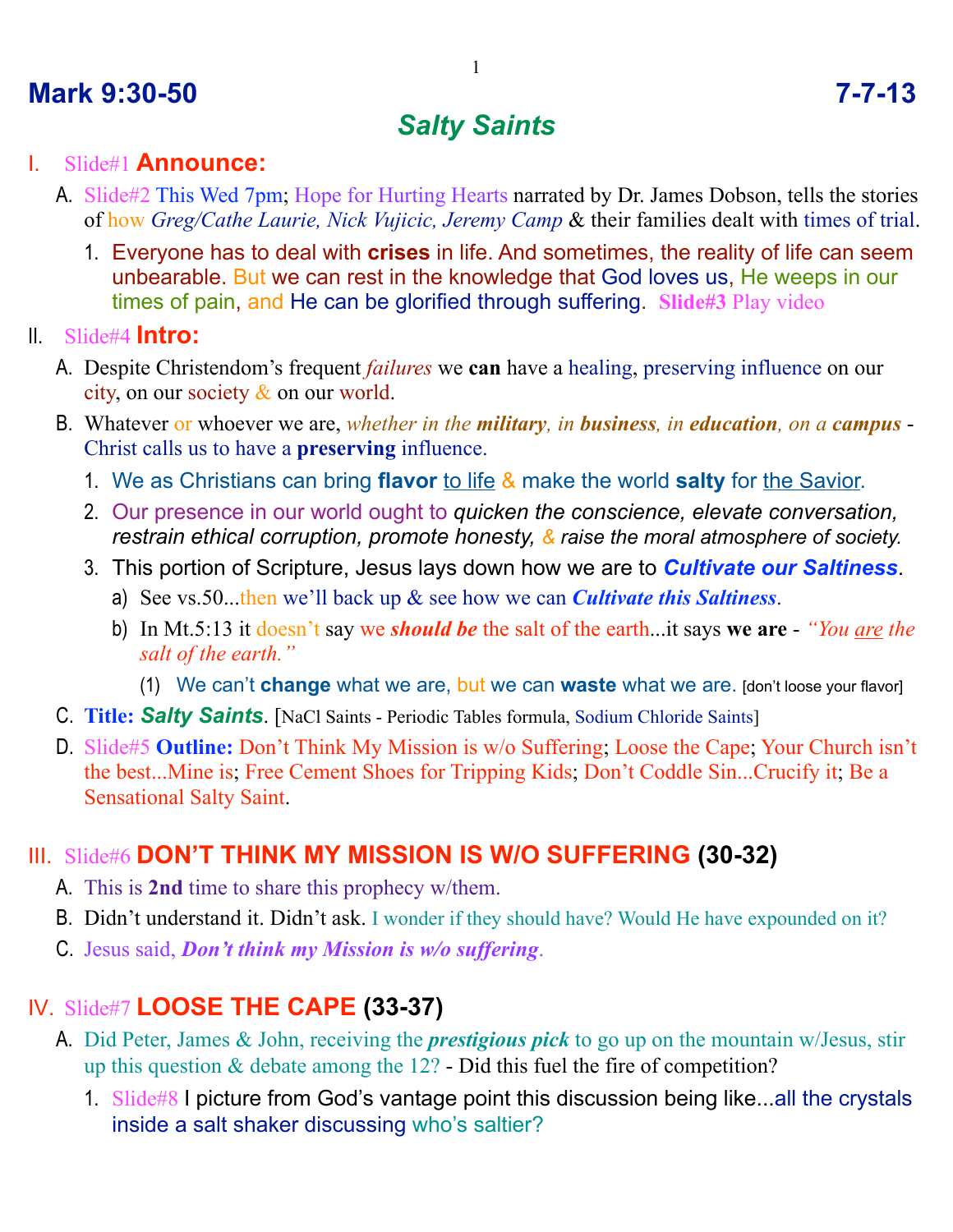- 2. Come on guys stand together, no matter who is greatest.
	- a) It's serving your **superiors** & your **inferiors**.
	- b) This is the way to true *First-ness*.
- 3. Don't aim for **human greatness**; aim to be **more like Jesus Christ**.
- B. Slide#9 I'm going to show a 1 minute clip from Pixar animation *The Incredibles*.
	- 1. Reminded of this excerpt from Bob Goff's book, *Love Does* (ch.24).
	- 2. Backstory: **Mr. Incredible** is the super hero dad in the movie, and he's tired of this job. He sells insurance, but he knows that's not the real him. So he starts doodling on his sketchpad, drawing different superhero suits because he wants to go back to being who he knows he really was meant to be. Most of the outfits he draws have cape's because that's how most superheroes dress, and he wants to be the same as them. He has a friend, **Edna**, who makes superhero uniforms, and every time he shows her a design, she keeps telling him to **lose the Cape**.
	- 3. Slide#10 *Show clip*.
	- 4. Isn't this whole **humility** thing, God telling us to *"loose the cape?"* a) Slide#11a Can we just be *Secretly Incredible*?
	- 5. Slide#11b **Humility** means, "knowing yourself, accepting yourself, being yourself, your best self, & giving of yourself for others."
- C. Slide#12 (37) Children were not given much recognition in NT time.
	- 1. He probably grabs one of Peters kids? (he's in a house in Capernaum)
	- 2. The test of greatness is being ready to **serve** other people even if they are as '*unimportant*' as a little child.
		- a) Jesus turns every day values on their head.
	- 3. We are to receive **all of Gods people** as we do **children**, w/no thoughts of their accomplishments, their influence, their fame, or their gifts, but simply because they are **His children**.
- D. Jesus said, *Loose the Cape*.

#### V. Slide#13 **YOUR CHURCH ISN'T THE BEST...MINE IS (38-41)**

- A. How many churches/groups have thought this same thought...*We* have the special relationship with You Jesus. NLT "we told him to stop because he wasn't in our group."
	- 1. They gave them a *Cease & Desist order* but Paul said, Who are you to judge another's servant? To his own master he stands or falls. Rom.14:4
- B. What's really funny is this *no name guy* was successful in his exorcism & the 9 disciples weren't.
- C. Slide#14a Such exclusivism & narrowness *sickens* God.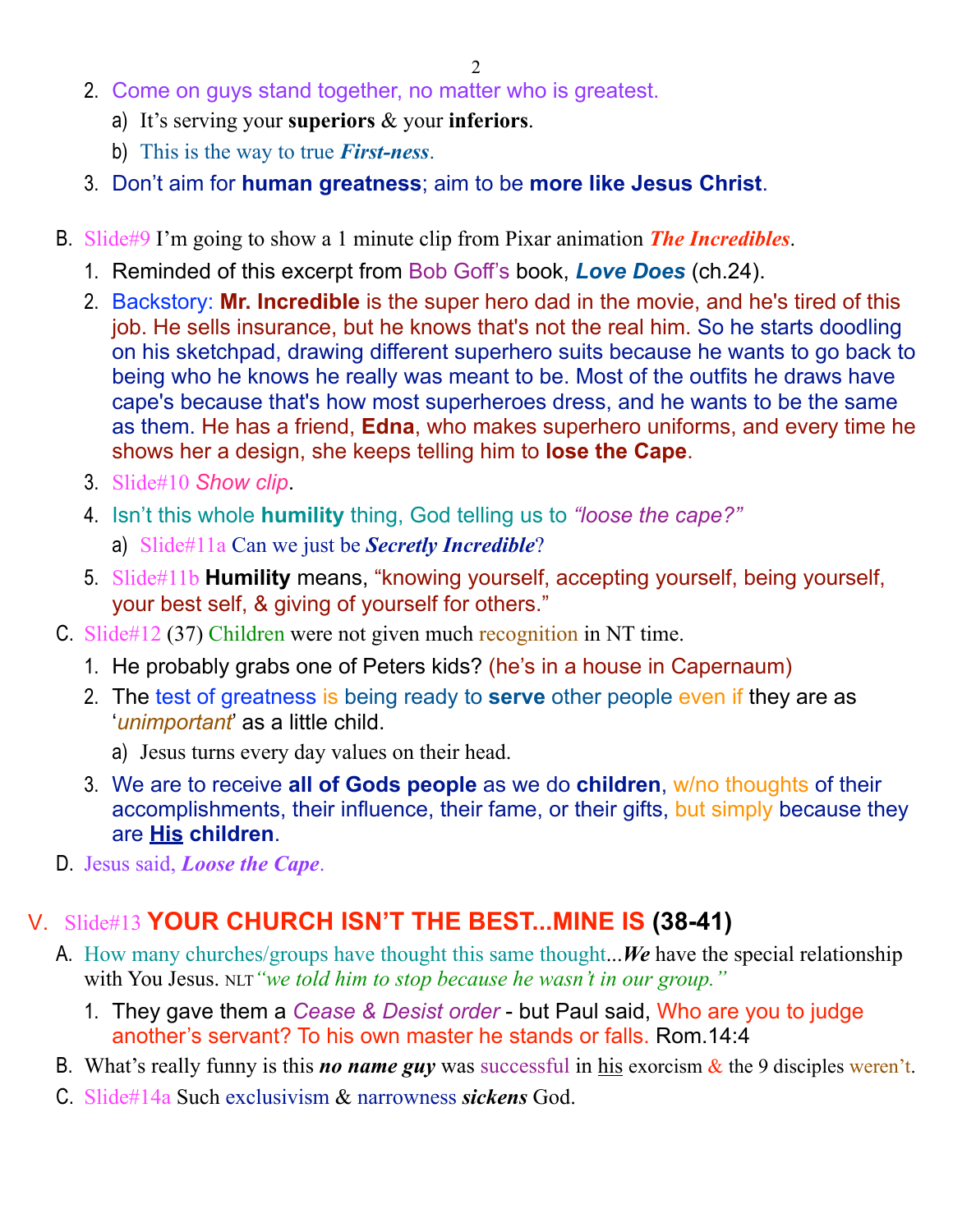- 1. The criterion for ministry is not **style** or **tradition** or **denomination**, but Jesus' name being *lifted up & glorified*.
- D. Slide#14b One put it this way, "We're all branch offices of the same business; when one branch prospers, we all prosper."
- E. Jesus said, *your church isn't the best...Mine is*.

# VI. Slide#15 **FREE CEMENT SHOES FOR TRIPPING KIDS (42)**

- A. Don't cause a child of God to trip up.
- B. Slide#16 Millstone The upper millstone that took a donkey to rotate.
	- 1. This was historically the fate of some.
- C. These **little ones** refers to all Gods children who follow Christ & seek to serve Him.[1](#page-2-0)
- D. Make sure in your life there is **nothing** to make young believers to stumble.
	- 1. But what about my rights to drink, smoke, & chew, & run w/girls who do? a) Slide#17 All liberties stop at the door of stumbling.
- E. Christian know this…*someone is watching you*. Walk your talk.
- F. Jesus said, *free cement shoes for tripping young believers*.

# VII. Slide#18 **DON'T CODDLE SIN...CRUCIFY IT (43-48)**

- A. The last section, don't stumble **others**...Now, don't stumble **yourself**.
- B. Don't *pamper* sin in your life.
	- 1. Here Jesus puts **personal holiness** in the most dramatic & drastic terms…in the whole bible.
	- 2. Deal drastically with sin like a surgeon going after the cancerous tumor; like a shark after its wounded victim.
	- 3. Slide#19 Billy Sunday, "One reason sin flourishes is that it is treated like a **cream puff** instead of a **rattlesnake**."
- C. Of course the Lord is not commanding literal **physical** surgery. [spiritual surgery]
	- 1. He had already made it clear sin comes from the heart. Mrk 7:20-23
	- 2. Slide#20,21 Unfortunately, some in the early church took this literally. **Origen** of Alexandria *castrated himself* in an attempt to overcome sensual desires.
		- a) The Council of Nicea finally outlawed this practice.
		- b) Why, because you can hack off your *hands,* chop off your *feet,* & pop out your *eye balls*…even go get *neutered*...& **still** be the most vial of sinners.
	- 3. Slide#22 Jesus didn't want *physical* mutilation but *spiritual* mortification.

<span id="page-2-0"></span><sup>1</sup> Warren Wiersbe; BeDiligent; pg.92.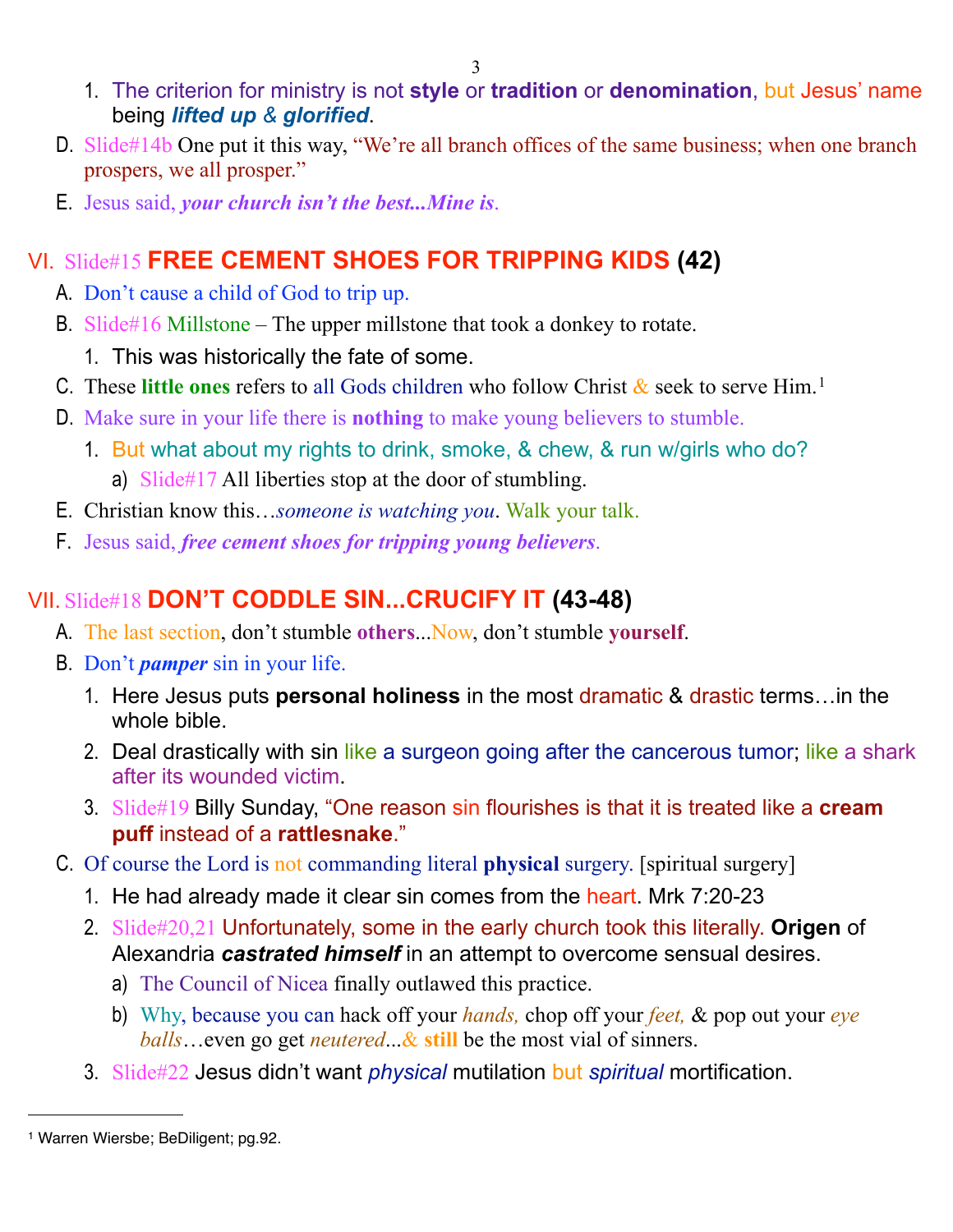- 4. Hand, foot, & eye maybe representing the totality of life (i.e. Hand/what we **do**; Foot/where we **go**; Eye/what we **see**) Kent Hughes
- D. What harmful practice does He want you to cut off or out of in your life?
	- 1. Half-way measures just won't do. And, no one can do it for you.
- E. Hell *Gehenna*. [ge=*valley* henna=*hinnom*]
	- 1. An actual valley just outside of Jerusalem. Where king Ahaz worshipped Molech, the fire god, & even sacrificed his children in the fire.
- F. Slide23 **Jonathan Edwards** said it so well, "There is the dreadful pit of the glowing flames of the wrath of God; there is **hell's** wide gaping mouth open; and **you** have nothing to stand upon, nor anything to take hold of, there is nothing between **you** and **hell** but the air; it is only the **power** and **mere pleasure of God** that holds you up."
	- 1. Jesus believed in a place called Gehenna. It was a place of eternal torment & righteous punishment. Wait, doesn't that make God **mean**?
		- a) No, A loving mother isn't mean giving her child *honest warnings*, "don't go too near the fire or you might get burned", "Don't play in the road or you might get run over."
			- (1) These are not idle threats but **realistic warnings**. Part of God's love for us is the **honest warnings** He gives.
- G. Jesus said, *Don't coddle sin...crucify it*.

#### VIII.Slide#24 **BE A SENSATIONAL SALTY SAINT (49,50)**

- A. (49) Embrace the salt of a **sacrificial** life & the fire of **persecution** which comes with it.
- B. Slide#25 (50) Don't lose your *salty character*.

1. Once you've lost that precious Christian character, how will you restore it?

- C. Slide#26 Salt Many analogies. Most **sacrifices** were seasoned w/salt. Salt was used for **cleansing** & **preserving** meat thus *hindering corruption*. Salt **seasons** whatever it touches. Salt **stings** when it touches a wound. Salt makes people **thirsty**.
	- 1. Christian, be a *preserving influence* in a *decaying world*.
- D. Don't Think *being on Mission* is w/o Suffering. Loose your Cape. Your Church isn't the best...Jesus' Church Is. Still free Cement Shoes for Tripping young believers. Don't Coddle Sin in your life...Crucify it. Be a Sensational Salty Saint.
- E. End: A famous king, **depressed** by circumstances in his realm and feeling rejected by many of his subjects, called for his **3 daughters** to comfort and reassure him. After they had talked awhile, he asked how much they loved him. **2** of them answered that they cared for him more than all the gold and silver in the world; but **Mary**, the **youngest**, said she loved him like salt. **Slide#27** The king wasn't pleased with her answer, for he considered **salt** to be of very little value. **The cook**, who overheard the conversation, knew that the child's reply had more significance than the father imagined. She dared not speak to the monarch about the matter, but devised a subtle way to emphasize the true meaning of the young girl's words. The next